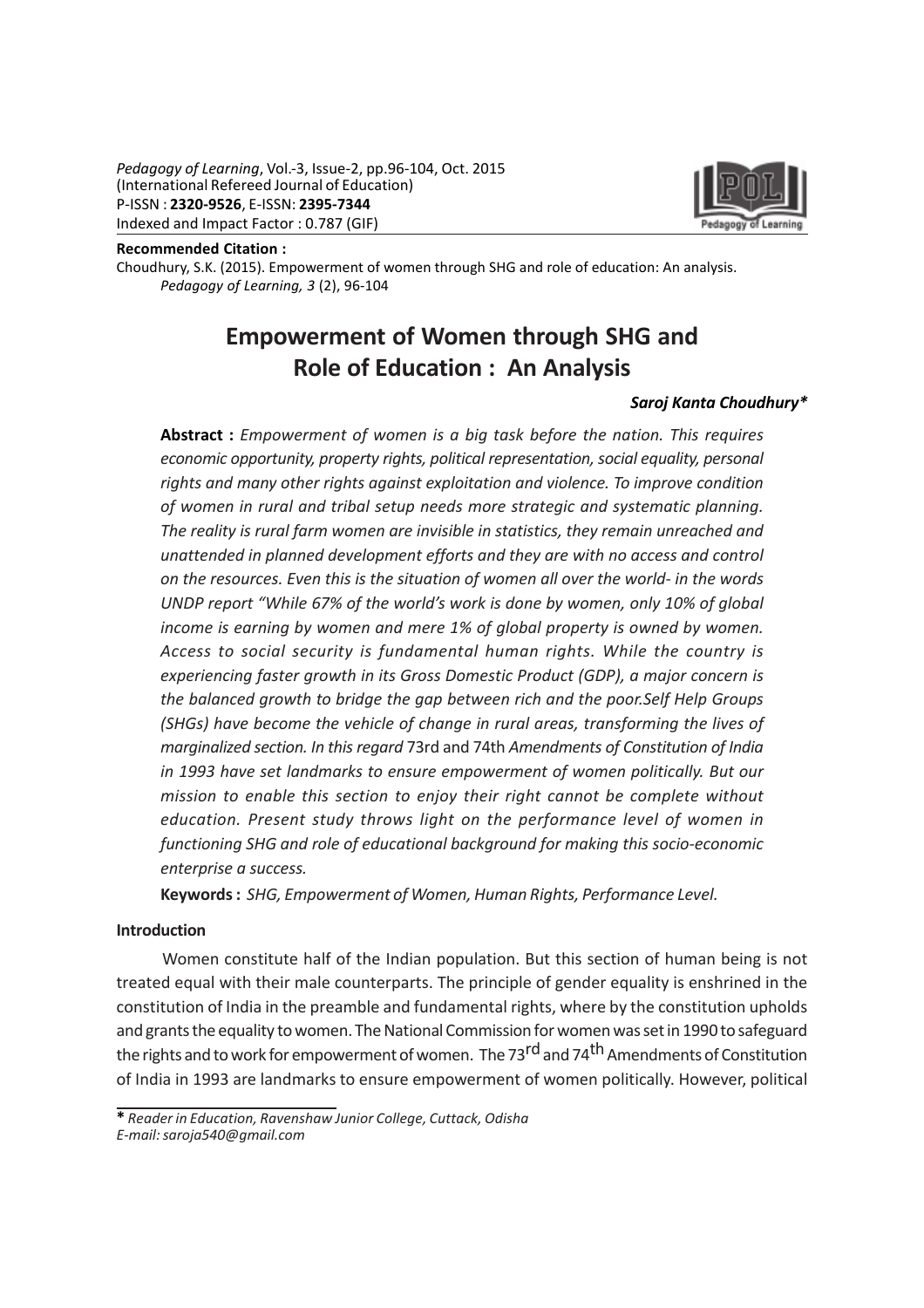empowerment cannot be achieved in isolation without socio-economic and educational empowerment.

Despite several efforts and measures empowerment of women has not been achieved yet, it has to go a long way. There is no difference in the lives of rural women in terms decision taking and asset making and even in household matters. In rural India women by and large remain bogged down with domestic work, rearing cattle, collecting forest produce and other support works. Even this is the situation of women all over the world - in the words UNDP report "While 67% of the world's work is done by women, only 10% of global income is earning by women and mere 1% of global property is owned by women"

Above statements depicts the worldwide position of women. Now, empowerment of women is a big task before the nation to make them active stakeholder. This requires economic opportunity, property rights, political representation, social equality, personal rights and many other rights against exploitation and violence. The condition of women in rural and tribal setup is deplorable and needs more strategic and systematic planning to address their issues.. The reality is rural farm women are invisible in statistics, they remain unreached and unattended in planned development efforts and they are with no access and control on the resources.

India has the second largest tribal population in the world next to African countries. As many as 573 tribal groups live in different regions constituting 7.76 per cent of the total population. In Odisha 62 scheduled Tribes live out of which 13 are Primitive Tribal Group (PTG) with 22.21 per cent of state population. .The tribal people are characterized by their ethnic sensitivities and distinct socio-cultural and economic practices. Different tribal development program have been launched since first five year plan to bring them to mainstreams. Several committees & commissions have been appointed to assess the performance of these programmes by the government of India.

As a part of poverty eradication schemes and welfare measures government of India has launched many programs such as (1) Self-employment Programme (2) Wage-employment Program (3) Area Development Programme and (4) Social-Security Program. (5) MNREGA

Self-Employment Programme was launched in 1970 by the Government of India and in 1980 the focus was given on Schedule Castes and Schedule Tribes, women and rural artisan's development. The largest of this scheme was Integrated Rural Development Programme (IRDP). As a change in the programme in 1999 several Self-Employment Programmes were integrated into the Swarnajayanti Gram Swarojgar Yojana (SGSY). The key feature of SGSY is it seeks to promote Self-Help Groups (SHG) that is trained in specific trade on skills so they can formulate microenterprise proposals. These projects are based on activities that are identified for each block on the basis of the local resources, skills and markets. These projects are supported by Banks Credit and government subsidy. After the implementation SGSY the programs like TRYSEM, DWCRA, GKY and MWS are no longer operational.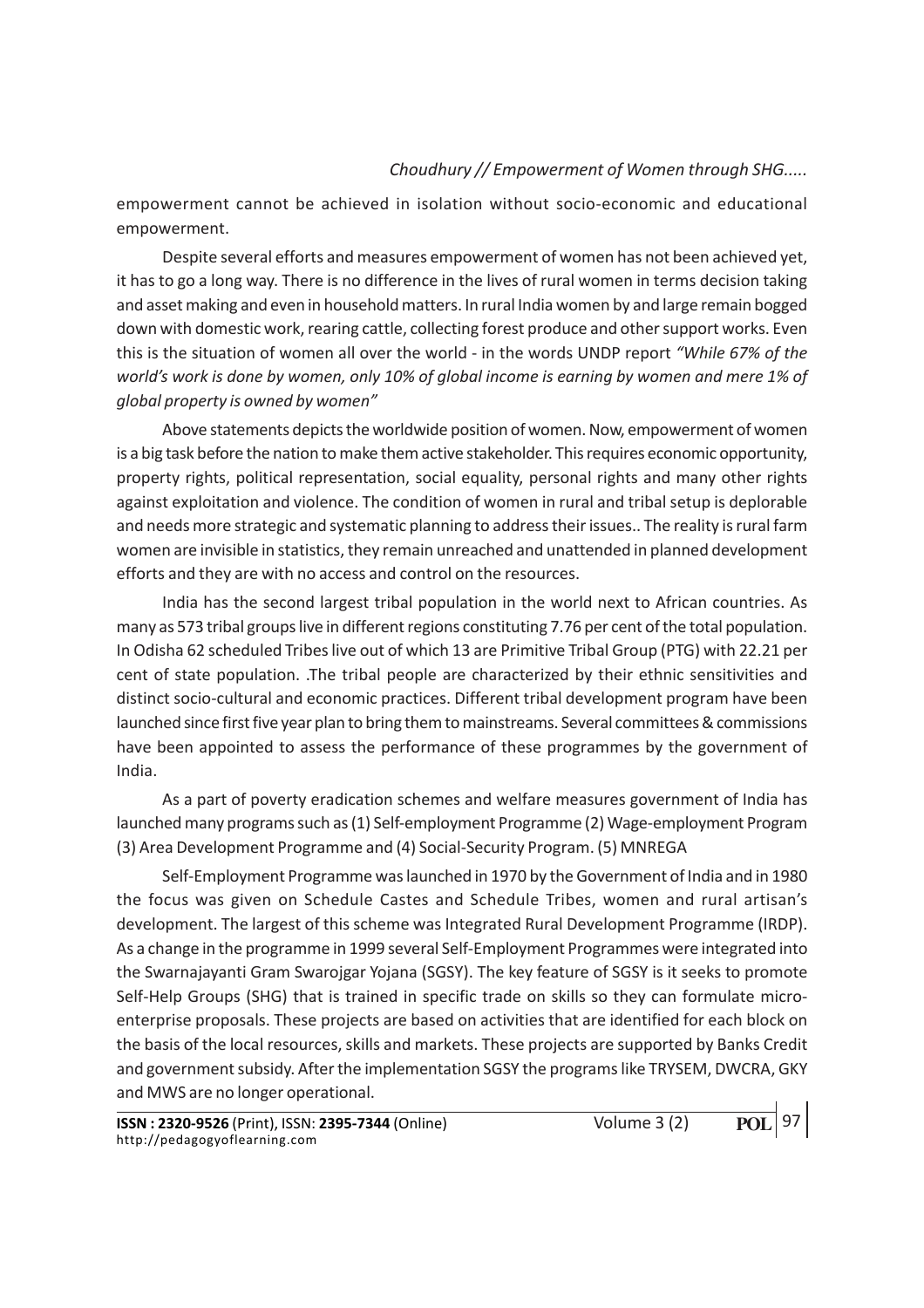Apart from government organizations, a good number of Non-Government Organization (NGOs) and International Organizations like UNDP have launched their own programs to ensure sustainable development and poverty eradication. Self -Help Group is a suitable community based program to ensure progress of society in general and women segment in particular.

## Rationale of the Study

Odisha is a backward state in the country having 22.21 per cent ST population out of total population 3,68,04,660. In which 38 per cent people are living below poverty line. The state has total 1,55,707 sq.Km land area, which have divided into 30 revenue districts with total 63.61 percentage literacy. Koraput is one of the backward districts of Orissa covered under Koraput , Bolangir and kalahandi ( KBK) districts scheme.

Koraput district is predominately inhabited by the Schedule Tribe (49.61%) and Schedule Caste (13%) people. The district has an area 8,807 sq km with a total population 11,80,637 having a sex ratio of 998 per thousand male.. The district has only 29.64% literacy percentage while only 20.17% is female literacy and in case of rural female literacy is 12.84% only.

Several measures have been undertaken by the government of India and state government to mitigate poverty and uplift tribal and rural poor. Out of several poverty alleviation programme Swarnjayanit Gram Swarojagar Yojana (SGSY) is unique. The efforts are being made under the scheme for formation and promotion of Self-Helf Groups. For making it more popular and to ensure large scale involvement of poor and down trodden women and rural poor government has providing 50% subsidy under this scheme for SC/ST beneficiaries.

The role of SHG is not only confined to economic activities and asset building by the members. There are 10/20 members in each SHG. But it has empowered the women by opening new vision day by day for broadening their activities and extending economic empowerment to socio-political and educational empowerment. Government of Orissa has launched Mission Shakti as a nodal agency to facilitate the growth of SHGs in the state. Under this scheme many tribal/rural women have been socially, economically and educationally empowered in true sense of its term.

In this context a study on the role of SHG in promoting women empowerment particularly role of education is highly relevant to assess the educational requirements above all the attitude of WSHG members towards education need to be evaluated for their improvement for which this study has justification from all aspects.

## Objectives of the Study

The following are the objectives of the study:

- 1. To find out the number of SHGs operating in the district with reference to their activity and products.
- 2. To examine the role of SHGs in empowering the women in terms of economic condition.
- 3. To measure the difference in attitude and activities of illiterate and literate members.

98 **POL**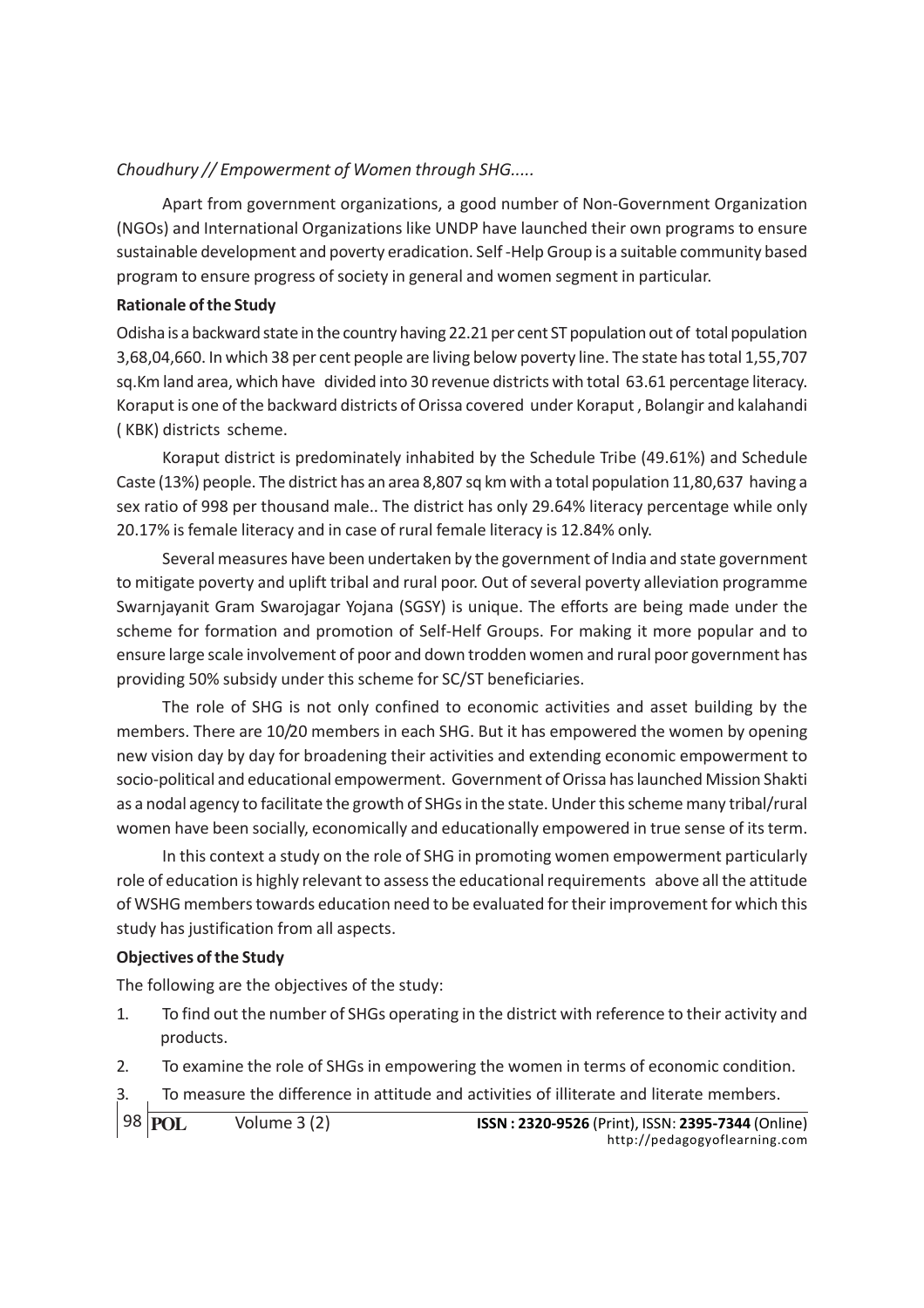- 4. To examine the relation of literacy with the functioning and achievement of SHG.
- 5. To study the role of literacy in empowerment of women in tribal pockets.
- 6. To suggest measures to overcome difficulties of the SHG members.

#### Scope and Delimitation of the Study

The present study is limited to Koraput district of odisha and envisages assessing "the role of SHG in promoting women empowerment in this district. An attempt was made in this study to find out the problems and perspectives of women participating in the SHG. The role of SHG was explained as the function or activity of Self-Help Groups. Government and other agencies were playing a major role in formation of SHG as the grass root organization to eradicate poverty.

Koraput is one of the districts of Orissa with an area of 8,807 sq. km with a total population about 11, 80,637 having 134 density of population. This district is coming under KBK districts scheme. This district has 14 Community Development Blocks and three Notified Area Councils (NACs) and one Municipality for administrative purpose. However, administrative and financing agencies and their roles particularly, government agencies, Banks and NGO activities were not taken into the purview of the study.

## Methodology of the Study

The present study was conducted by using descriptive survey method with a view to take into account socio-economic and educational aspects in SHG formation and function.

#### **Sample**

As it was not possible to collect data from all 15,319 SHGs working in the district a sample population was selected on the basis of random strategy. This district constitutes 14 CD Blocks, 3 NAC, and one Municipality. Out of which three Blocks and one NAC were selected on the random sampling basis with a sample size of 100 members. Five members in group have been randomly selected from 5 SHGs under each of the three Blocks and one NAC as the reliable representation of the members and the SHGs working in the district. The three Blocks were Koraput, Similiguda and Nandpur and one NAC - Koraput.

#### Tools and Techniques

Keeping in view the literacy rate (12.84%) among the rural women, an interview schedule was developed to elicit the views of the target groups. The Interview Schedule was developed in consultation with the educational experts and workers in the field of SHG and NGOs.

#### Analysis and Discussion

Data collected from the target groups from the field, through verification of documents, papers and observations made during visit from different places and analysed with the help of percentage and table. A thorough discussion was also made on each point to make the point simple and lucid in the objectives of the study.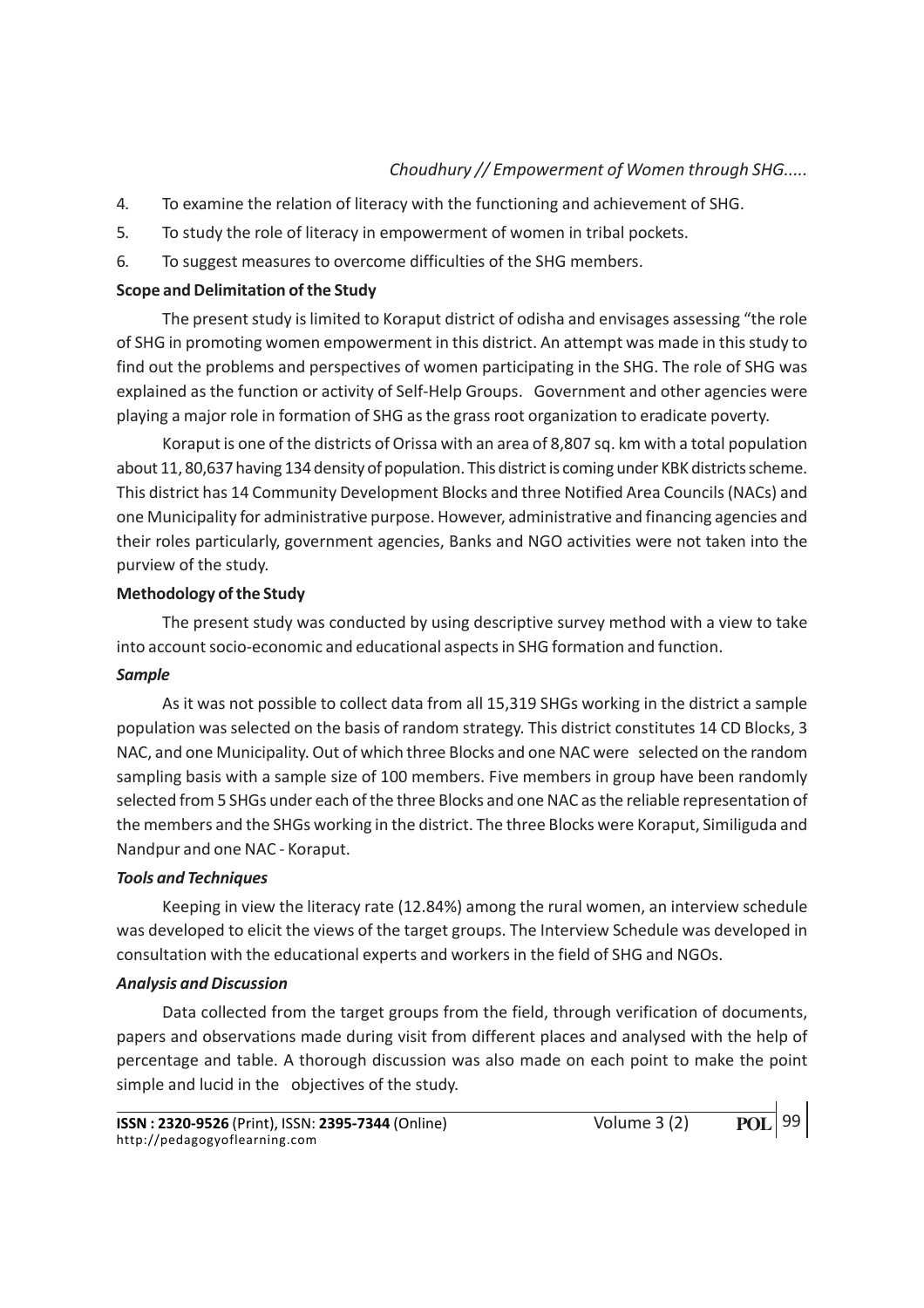# Findings

The following are the findings of the study.

- <sup>l</sup> That, there are 70 percent illiterate and only 30 percent literate members in the WSHGs in Koraput district. Further, 30 percent constitute 3 percent above 10<sup>th</sup> class, 20% below 10<sup>th</sup> class and 7 percent below Class-II education standard. This is because district average female literacy is 20.17 percent and incase of rural female the percentage is further low 12.18 percent.
- That, about 53 percent WSHG was functioning for more than five years while rest of the WSHG was experience for below five years.
- In Koraput district SHG movement was initiated in the year 1999 under SGSY scheme. About 12,500 WSHG organized by August 2006, the number has gone up to 15,319 with an annual increment of 18 percent in average. About 3, 02,110 SHG have been formed all over Orissa by Mission Shakti Campaign with a target to increase the number up to 4 lakh.
- <sup>l</sup> That, about 33 per cent members are above 40 years age group and rest of them were young and below 40 years. As per principle of membership of SHG are not less than 18 years.
- <sup>l</sup> That, about 47 per cent women SHGs have more than 15 members and 53 per cent SHGs have less than 15 members.
- That, about 93 percent WSHG members was in the view that their economic conditions have also been changed. However, only 7 percent members were not satisfied with the income generated by their groups. It is found that the SHG were engaged in different activities borrowing credit on the basis of micro-credit system and eligible for subsidy as per the government provision. In respect of SC/ST beneficiaries the subsidy was 50% of the cost of the scheme.
- <sup>l</sup> That, about 93 per cent women in SHG did not face any difficulties in the functioning of group activity however, only 7 per cent members face difficulties in the above matters. These problems are ranging from loan sanction, selection of activity, sensitization and capacity building by the competent agencies.
- <sup>l</sup> That, Koraput district is one of the backward districts in the state but as per the statistics per capita investment in Koraput under SGSY scheme for last two years were constantly higher than the state average and performance of the MNREGA was up to standard.
- <sup>l</sup> Those, about 73 percent members remain silent and dominated by the views of others because they are illiterate; they said education would have helped them put forth their views. On the other hand 27 percent respondents were agreed that their education helped them in performing their SHG activities. They felt they would have faced a lot of problems in absence of their education.
- Those, about 53 percent illiterate members face a lot of difficulties as they were unable to read writes and communicate things in proper way with the officials.

100 **POL**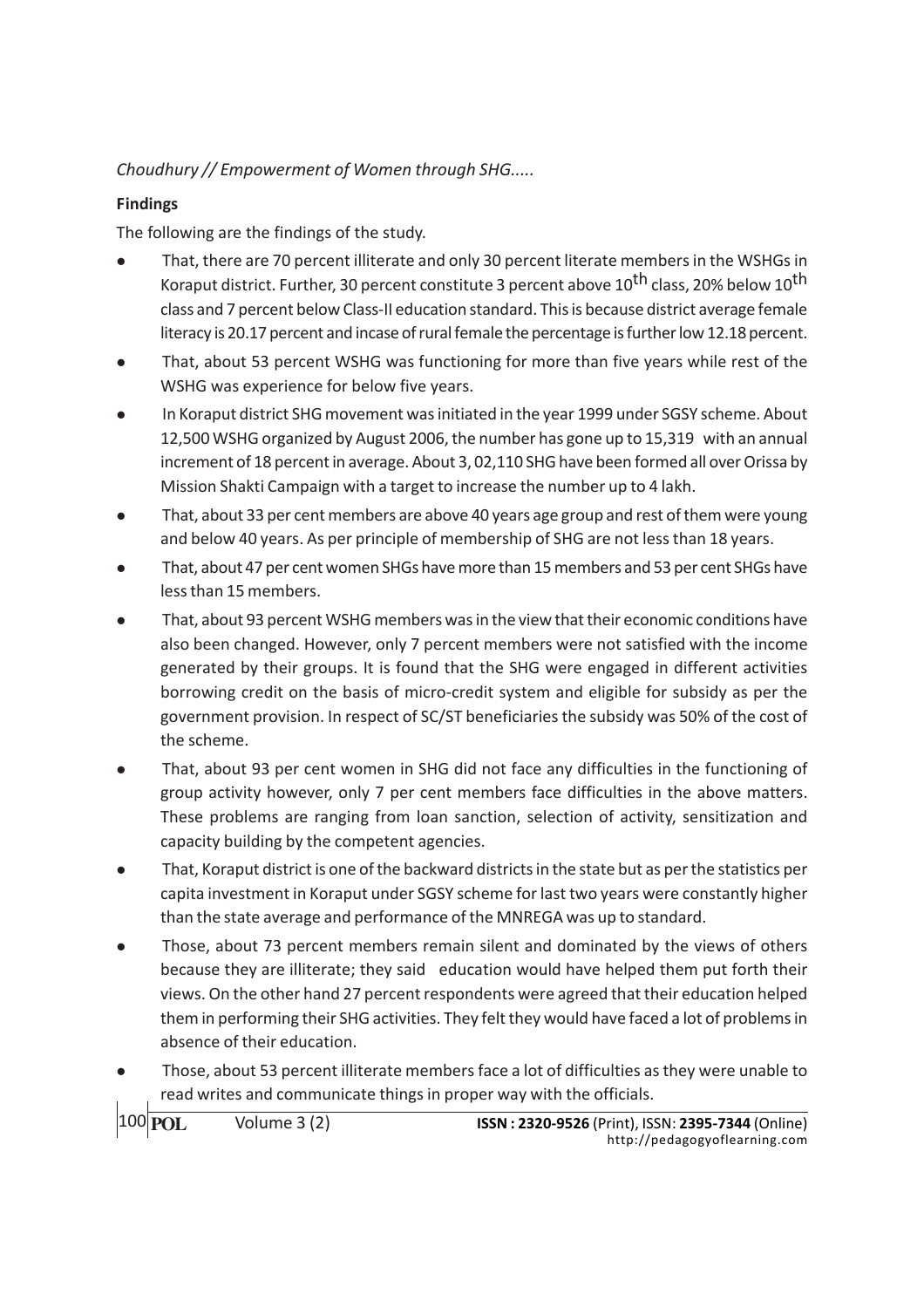- <sup>l</sup> That, about 27 percent members are doing better and getting better opportunities in different aspects of the activities and management of SHG. They were playing a leading role and most of them acting as president & secretary of the SHGs.
- However, about 63 percent of the members were illiterate and find difficulties, while10 percent members of them did not find any difficulties although they were illiterate and neo-literate. As they were used manage works without literacy only through common sense and sharing practical knowledge of others.
- That, SHG members were engaged in various activities like Mushroom cultivation (17%), Animal Husbandry and Bee Keeping (13%), Rice Mill (7%) candle and Bamboo items (7%), Vegetables and Ginger Cultivation (15%), Bricks making(10%) wood sale and other small scale allied business (24%)
- <sup>l</sup> Apart from the above activities SHG were also involved in PDS, MDM, Spices cultivation, Kandul processing for MDM as and when required basis..
- <sup>l</sup> That, almost all the WSHGs have accounts in Nationalized and co-operative Banks, SBI, Koraput main Branch has declared Tuesday as the SHG day for the week. DRDA, Block, NGO officials and workers help in organizing SHG and facilitate advances from the Bank for their activities. New SHGs were opening day by day and some were in the pipeline to get loan as per the principle.
- <sup>l</sup> About 73 percent of WSHG members were unable for reading and writing because of their illiteracy. Each SHG had two to three literate members to conduct the formalities as officers and Bank. Only 23 percent members of SHG can perform their duties in respect of reading, writing and communicating as they possessed formal education and work as the office bearers of the SHG.
- About 73 per cent members were agreed that their friends and co-members could not do banking transactions because of ignorance and lack of exposure. Some of the illiterate members could able learnt alphabets only to put their signatures instead of thumb impression because of persuasion of literate members and other officials during training and capacity building. However, such types of literacy had little impact on their overall activities.
- That, about 83 percent members opined that due to lack of education the members of SHG were unable to transact with Banks. However, 13 percent members were of the view that it was not only education but also lack of exposure and experience and in many cases ignorance was responsible for which they were unable to transact above activities.
- That, as a matter of principle the SHG members were not below 18 years of age. As they were to transact with the Banks and other institutions as part of their course of activities..
- <sup>l</sup> About 73 percent respondents were silent over the utility of education for them. However, 27 percent members expressed its amazing utility for changing mind set, acquiring skill, and understanding formulating broad vision.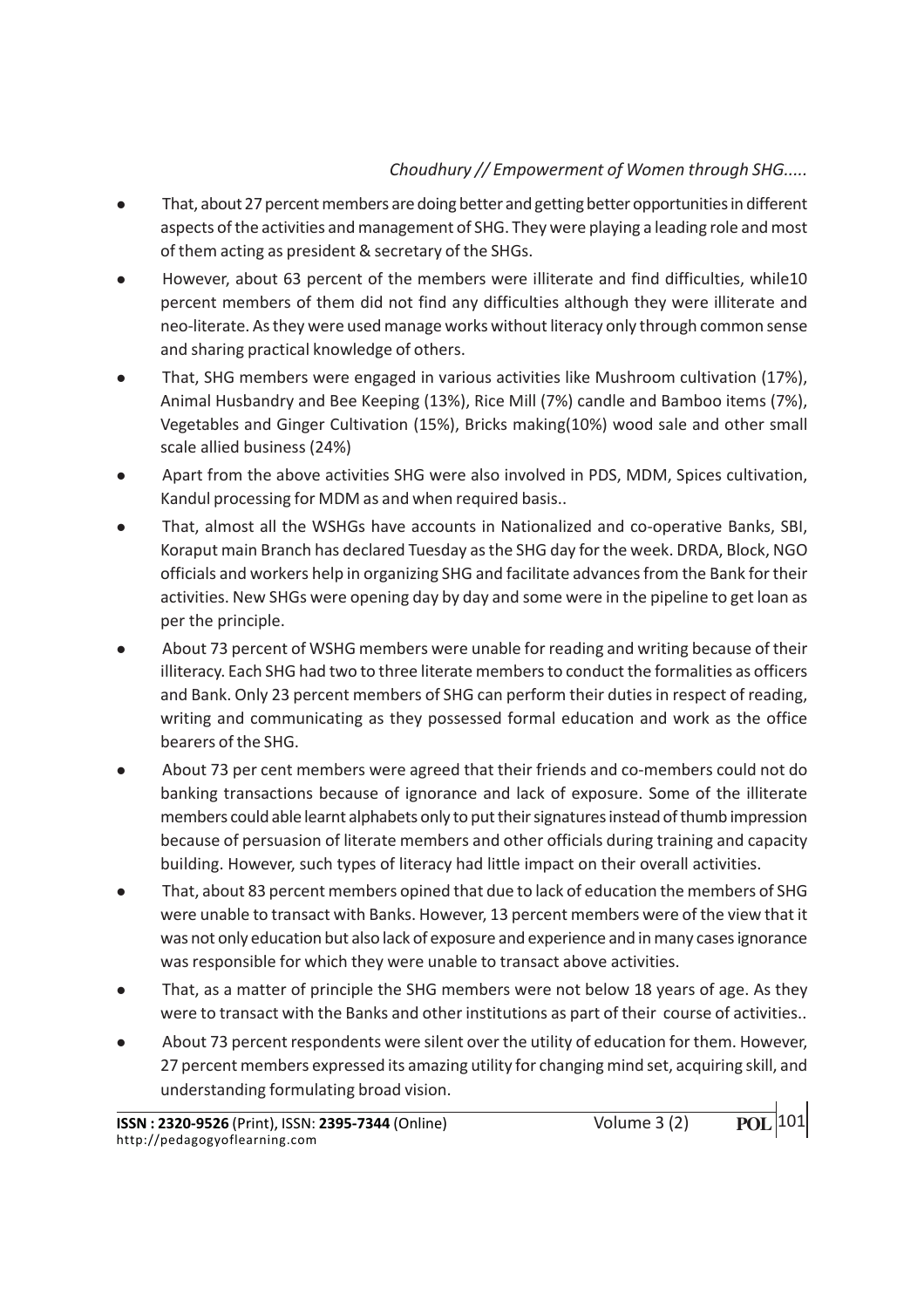- <sup>l</sup> That, about 70 per cent members of WSHG were agreed to undergo education programme to achieve the literacy skills. They were also ready to attend the classes for their skill improvement and functional literacy. However, 30 percent members were indifferent towards education because of their work pressure and other assignments.
- <sup>l</sup> That, 86 percent members were not aware of the provision existing in their locality for the education of adults. Only 14 percent members knew about the provision made by the government for the adult education.
- That, about 13 percent members did not feel that due to illiteracy of the members marketing products could be done in a better way. But sale of products depend on both quality of products and marketing of items. About 27 percent members remain silent over this matter and did not share their views in this regard. .
- <sup>l</sup> While 60 percent members agreed that there was direct link between education of members and selling of products in Gramyashree and Palishree fairs as well as state level and district level exhibitions.
- <sup>l</sup> That, about 47 per cent members agreed to manage themselves with their income from SHG, while 53 percent found it difficult to manage with the income from SHG activities without the support of other members.
- <sup>l</sup> That, about 93 percent women said that oppression and atrocities against women have been reduced due to empowerment though SHG activities. These activities were not only empowering the women economically but also through exposure to different socio-economic and social service activities. However, 7 percent members were of the doubt about the benefit of SHG groups for women.
- That, about 97 percent WSHG members of various localities expressed satisfaction over the profit, activities and sustainable growth of SHG. They were sure to manage their family and could meet family expenditure and support parents like male members.
- As poverty alleviation programme SHG had done a tremendous impact in overall up grading the standard of living of people in general and women in particular in rural and tribal areas. SHGs empowered women in true sense of its term through different socio-economic activities. The benefit of SHG can be further strengthened if members became literate, educated and exposed to different forums.

## **Suggestions**

- i. After careful analysis, thorough observations, keeping views on the findings of the study the investigator would like to give the following suggestions:
- ii. That, organization of women SHG in Koraput has ushered a socio-economic movement leading to empowerment of women. But more importance should be given on the modalities, function and continuance of SHGs by the competent agencies.

102 **POL**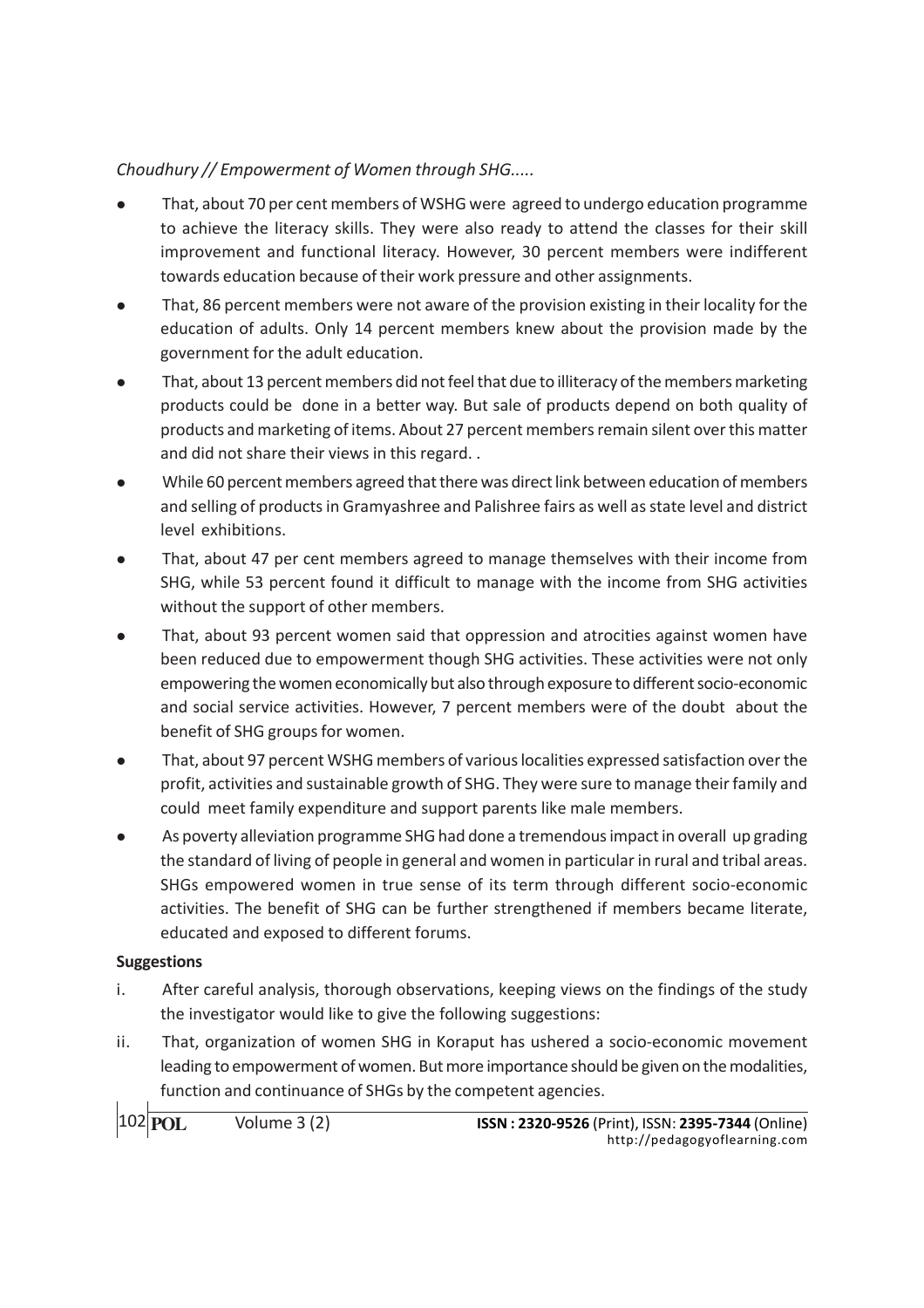- iii. In addition to present regular monitoring, grading system should be evolved to spot out the sick and sleeping SHGs and boosting them through intervention to recharge and activate of SHGs functionaries.
- iv. Suitable mechanism for awareness among the women members about the educational provisions for adults existing in their locality and encouraging and ensuring them to attend the classes.
- v. Linkage of literacy drive with micro-credit and subsidy scheme be established as a measure to literate them. In this scheme the members of SHG should be encouraged to achieve 100% literacy for the members to get some extra benefit and subsidy.
- vi. Regular visit of officials to review the progress and short out problems SHG in every panchayat. To give feed back to the active SHGs members and encourage sick and inactive SHG members and units to function.

## **Conclusion**

The condition of women in rural area particularly in tribal pockets need more attention and strategic action suiting to their needs for bringing them to main stream . Govt. of India has launched several programmes in which SGSY is one of the major poverty eradication schemes. Under this scheme the people in rural, tribal and urban slum pockets are to come with groups for self-employment called Self-Help Group (SHG). Illiteracy is a stumbling block but not eliminating factor for SHG ,but the impact of literacy is visible in the success of the SHG activities

In Koraput district has around 15,319 SHG working in different localities and SHG formation is become a common agenda among the rural and tribal poor women. Educated women not only leading their SHG but also creating an other groups and facilitating formation of SHG. They prepare documents, papers and pursue the matter in Banks and other agencies for these activities.

It is also seen some members without formal education have done their activities sincerely with commitment and promise. These women not only involved in economic activity but also social reformation like campaign against alcohol, illiteracy and other forms of exploitation against women and child. SHGs as one of the key organization at the grass root level have been doing tremendous job for empowerment of women.

It is also observed that some of the SHG members are doing their work sincerely in initial years but later on as their SHG grew old their sincerity in sustainable activity became loose and renders members inactive. Empowerment in terms of economic aspects became distant dreams. Women gradually pushed back to her earlier positions.

As the numbers of SHG growing day by day the number of defunct SHGs is also increasing in parallel way. If the members are motivated for sustainable development through SHG by way of asset building and capacity building malfunctioning can be overcome. Once the women are economically, educationally and socially empowered, then the job is to retaining them in the